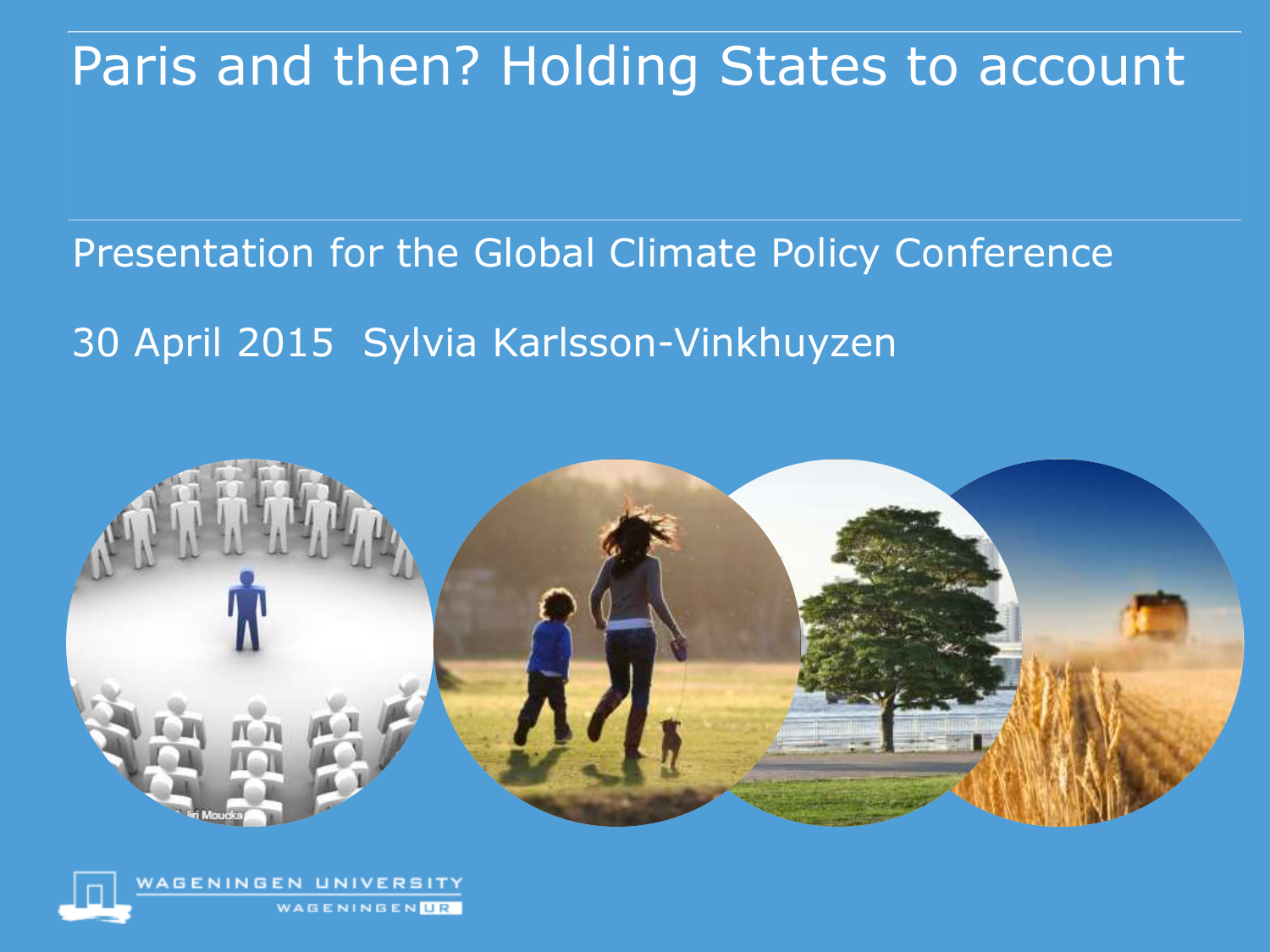## Paris and then? Accountability in the morning(s) after



#### **PARIS2015** UN CLIMATE CHANGE CONFERENCE  $COP21$ · CMP11

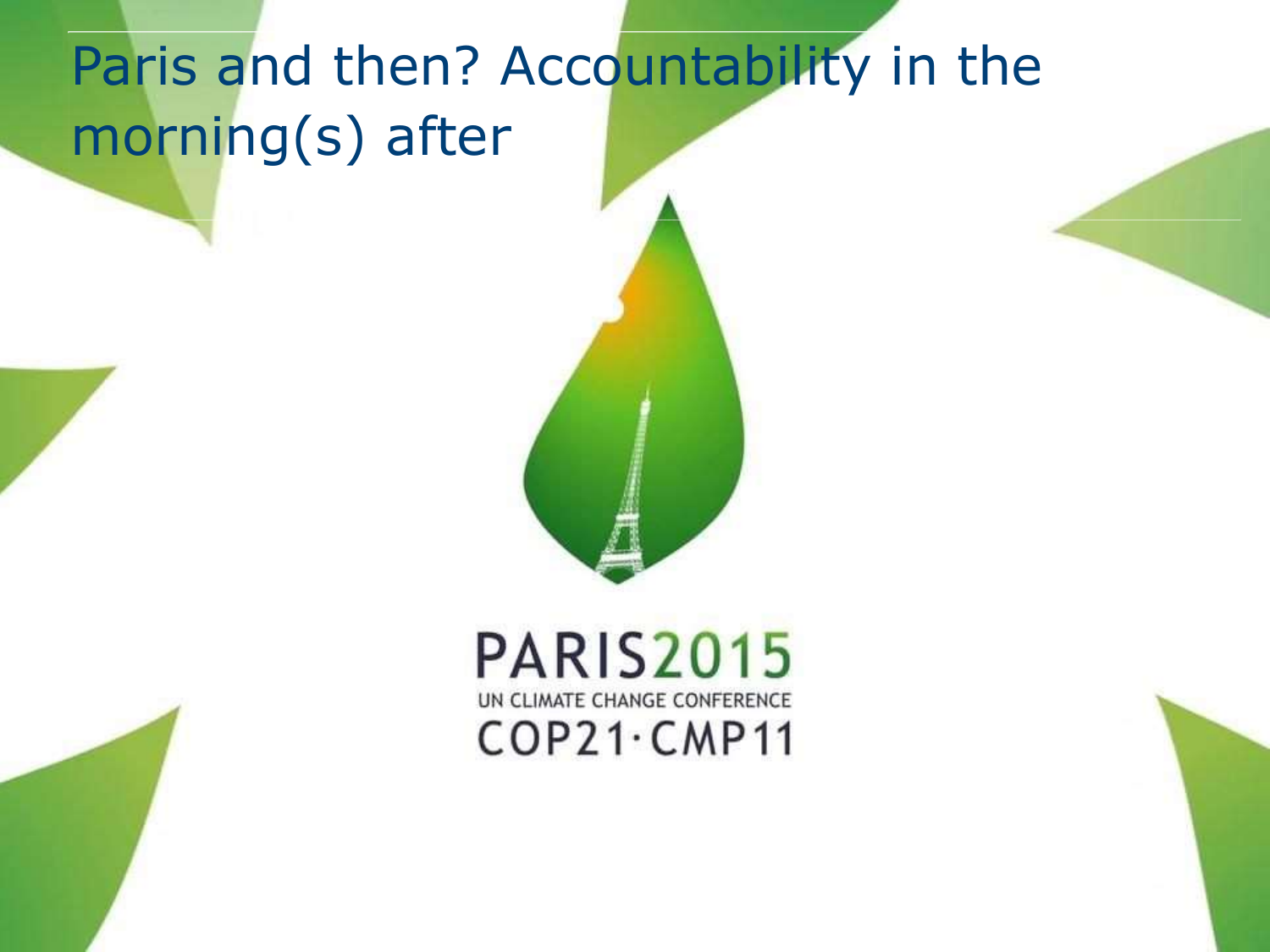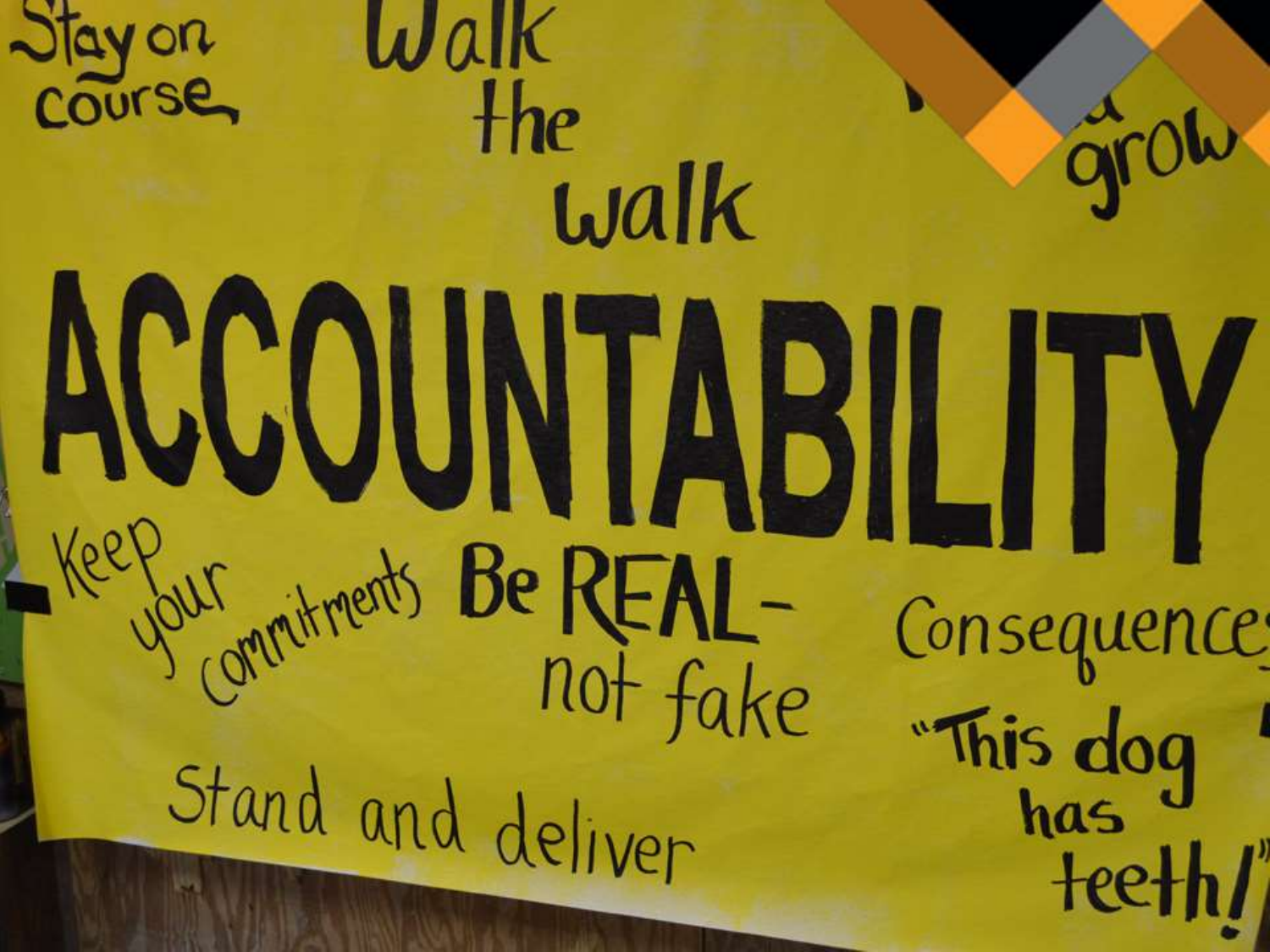## Who? About what? How? By what standards?

# With what effects?

**Inestock.comm @ Jiri Moucks**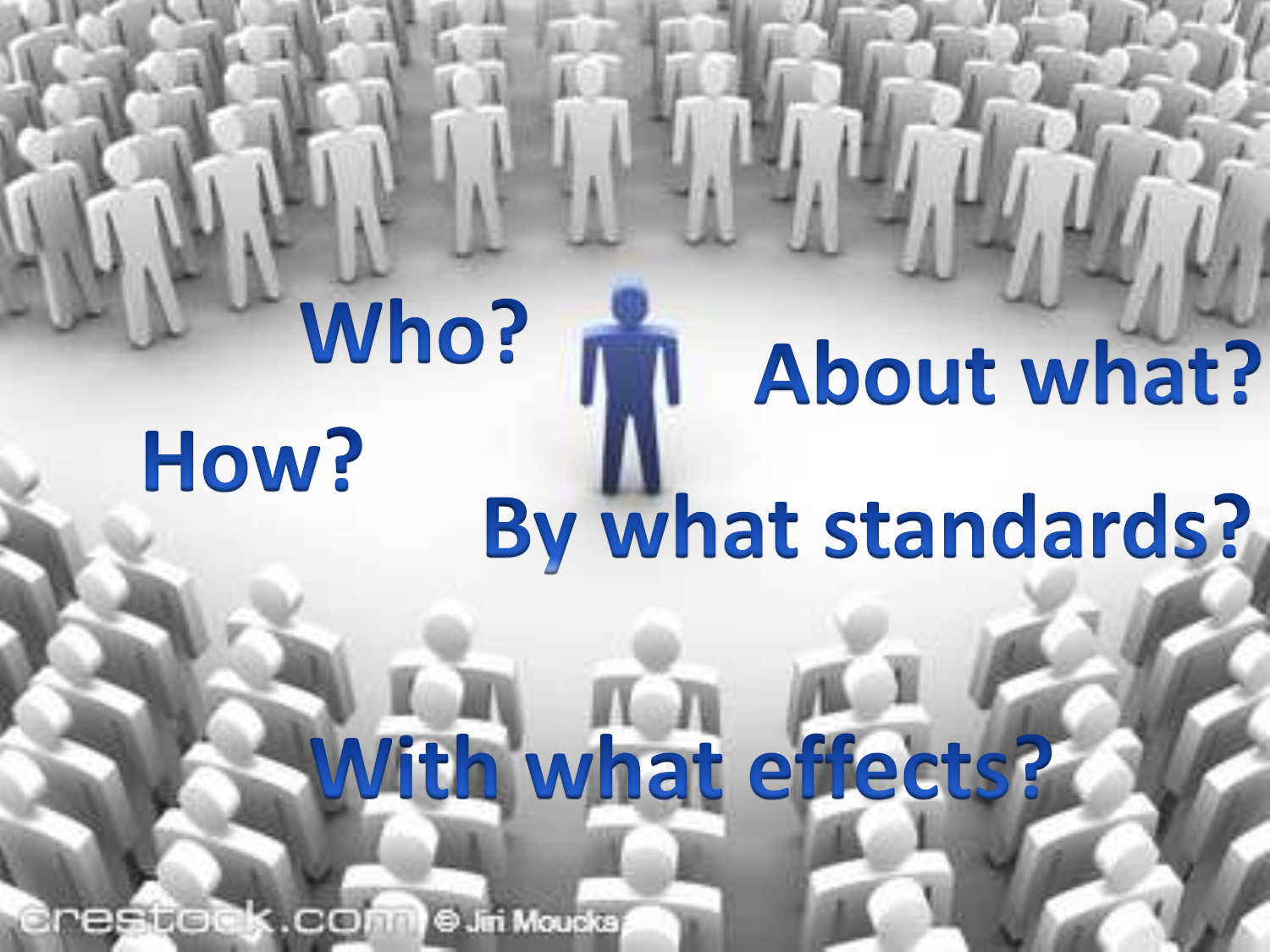## Why look through accountability glasses?

# Accountability



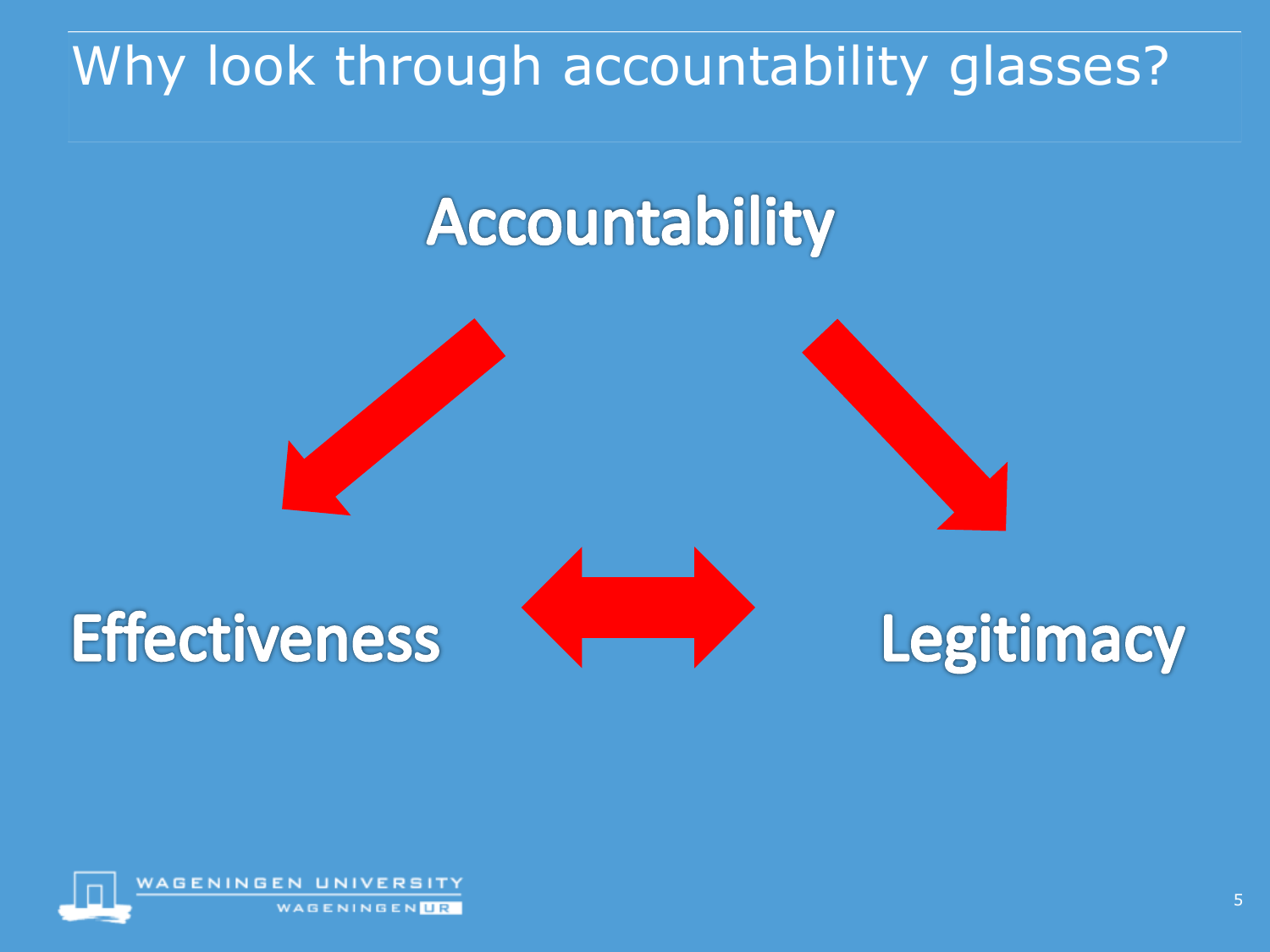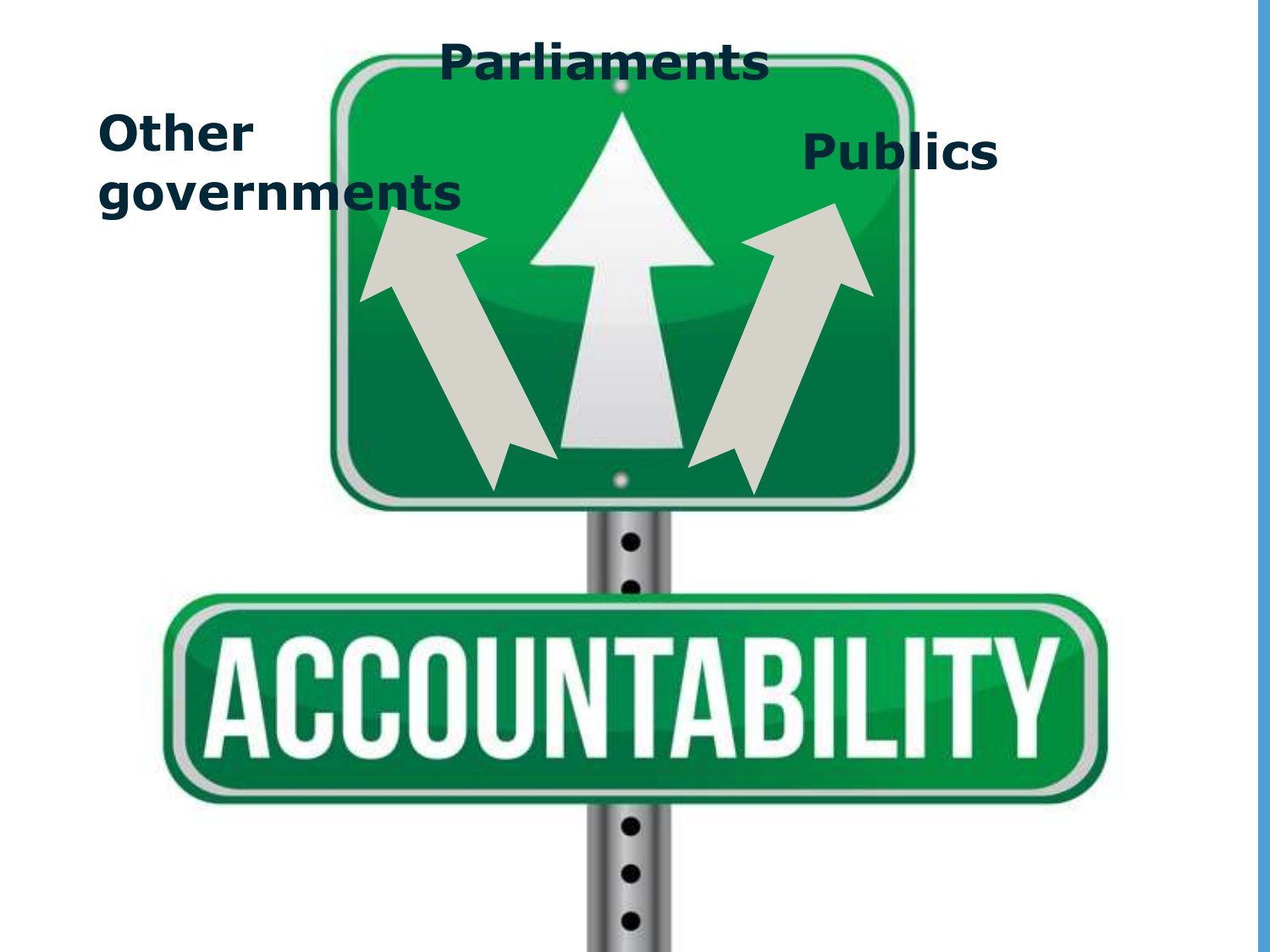#### Other governments

+ Reporting accepted ensuring certain degree of transparency

+ IAR and ICA can form a basis if it is used for that purpose

- Unwillingness to accept an accountability relationship
- Uncertain if and how it influences ambition and implementation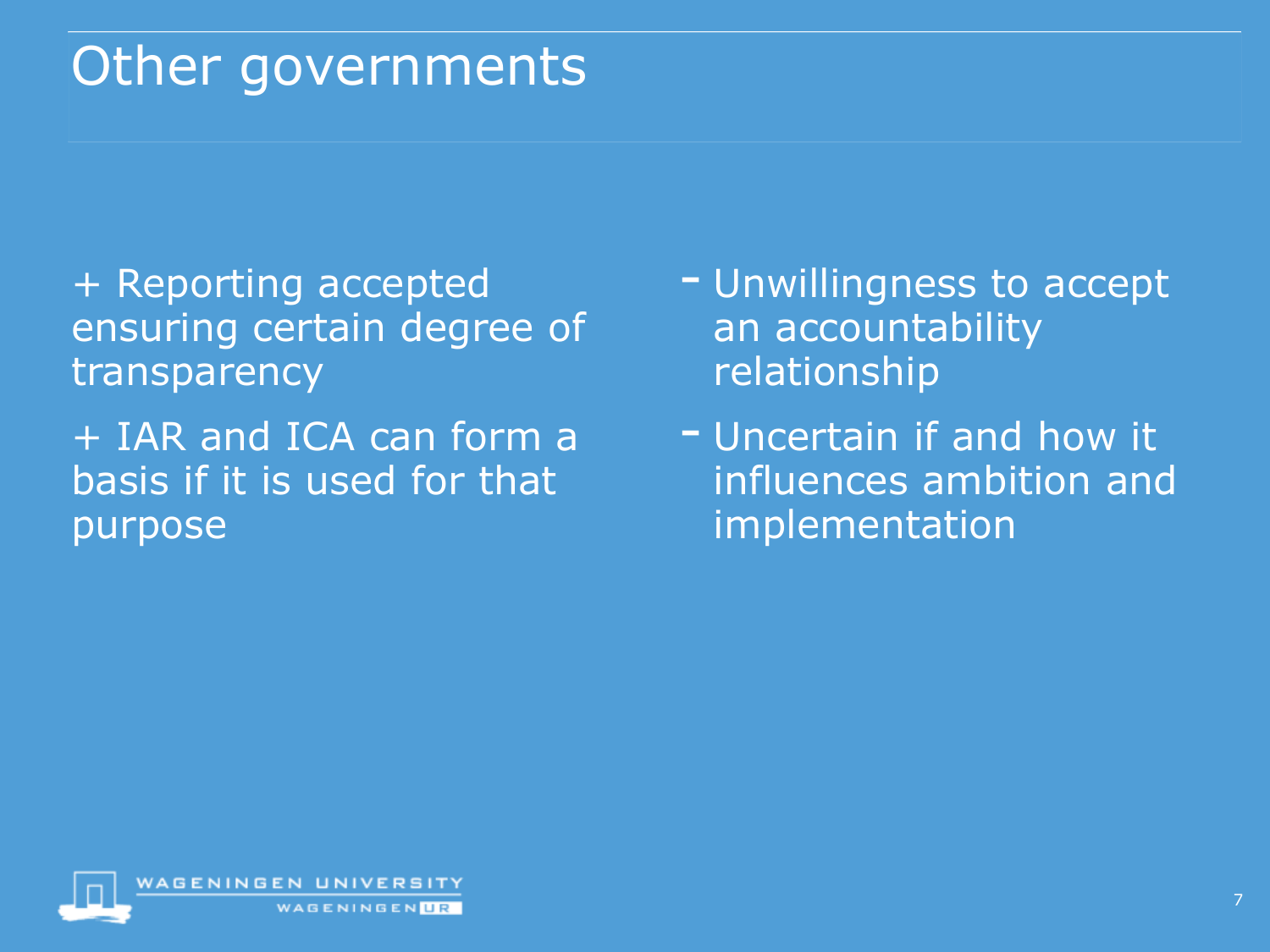### Parliaments

- + Accepted accountability relationship in many countries in principle
- + Formal procedures may be in place for following up domestic climate laws
- + Strengthens democratic or public accountability of national and global climate governance

WAGENINGEN**UR** 

- Often weak accountability relationship in practice around foreign policy and global governance
- Uncertain status of NDCs in domestic contexts (laws or not) influencing procedures
- Parliamentarians not sufficiently knowledgeable or interested in global climate commitments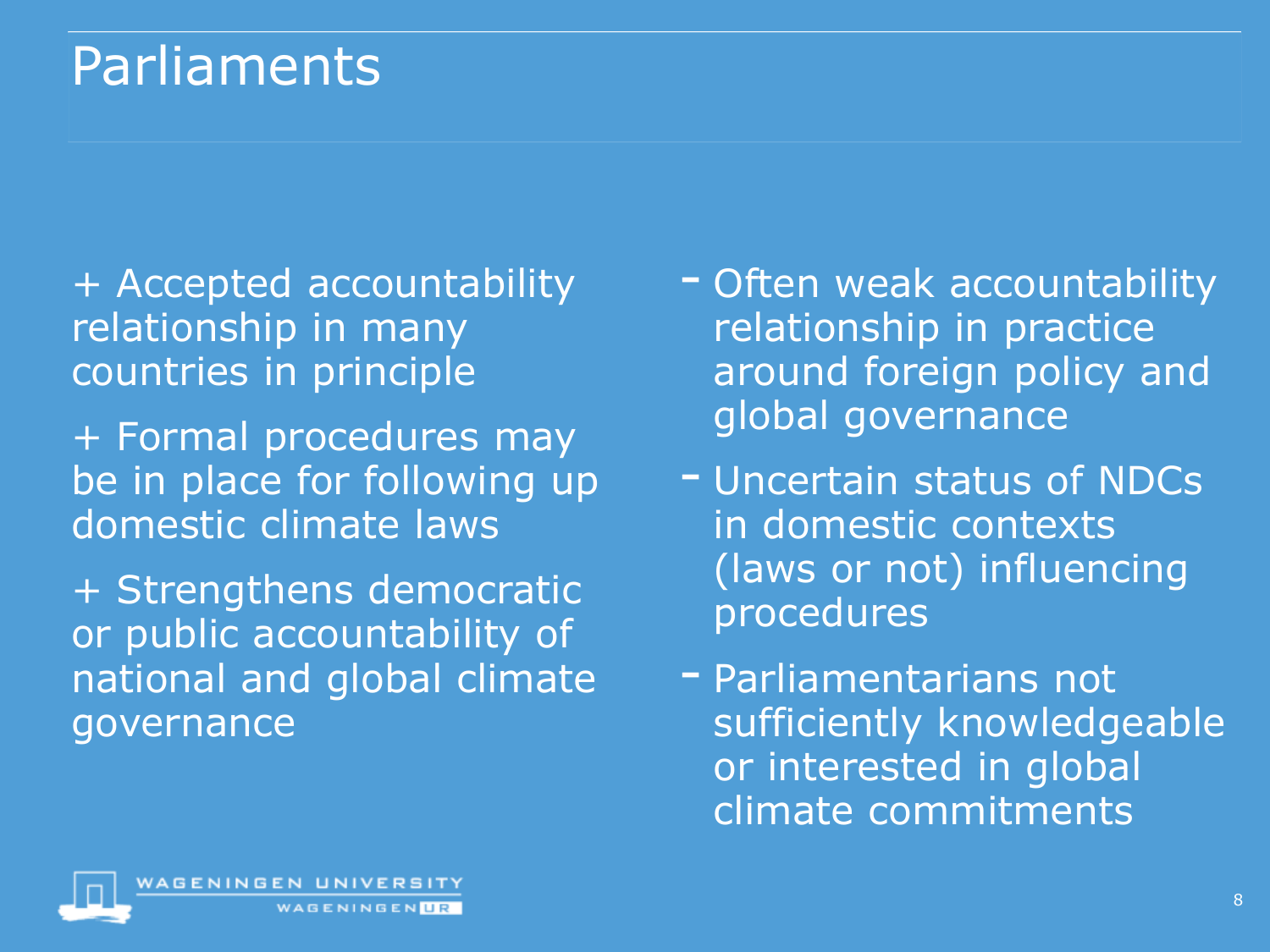#### Publics

+ Strengthening the democratic accountability of global climate governance

+ Enacting a transnational accountability relationship bypassing national sovereignty

+ Can use other data and information (including from academia) strengthening transparency

+ Potentially powerful pressure if sufficient support from domestic publics

GENINGEN UNIVERSITY

WAGENINGEN UR

- Informal and often unsystematic
- Weaker in implementation phase
- Some governments relatively immune (do not accept the accountability relationship)
- Partly dependent on interest from traditional media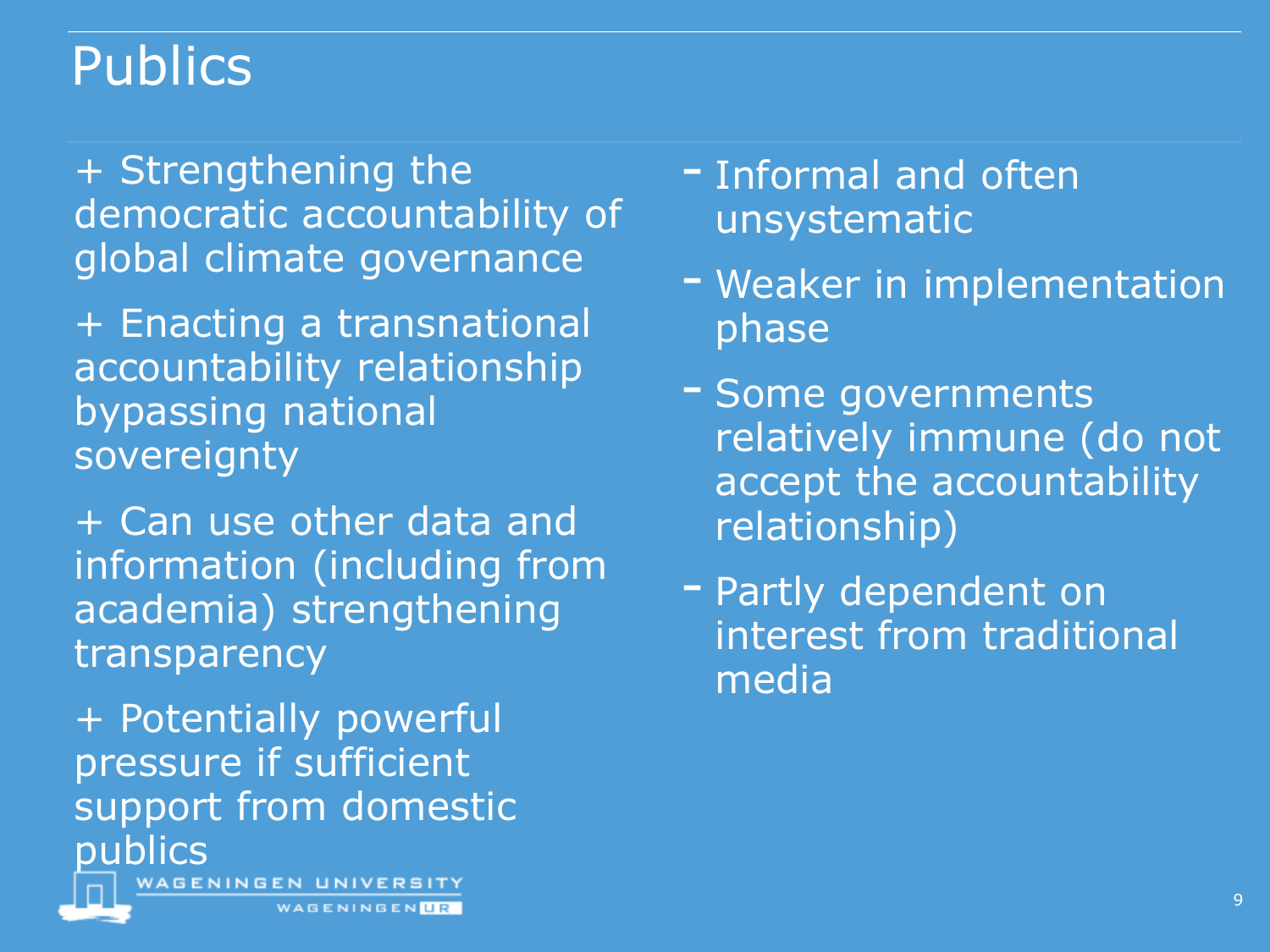#### So - who can or should we count on?

All pathways depend on:

**Extransparency (data on government actions)** 

- **Exercise 1 accountholders being interested and knowledgeable and** committed to their responsibility to hold governments to account over a long time span
- governments being sensitive to (social) sanctions and to some extent accepting the accountability relationship

No pathway alone is ensuring an effective and legitimate Paris agreement over time

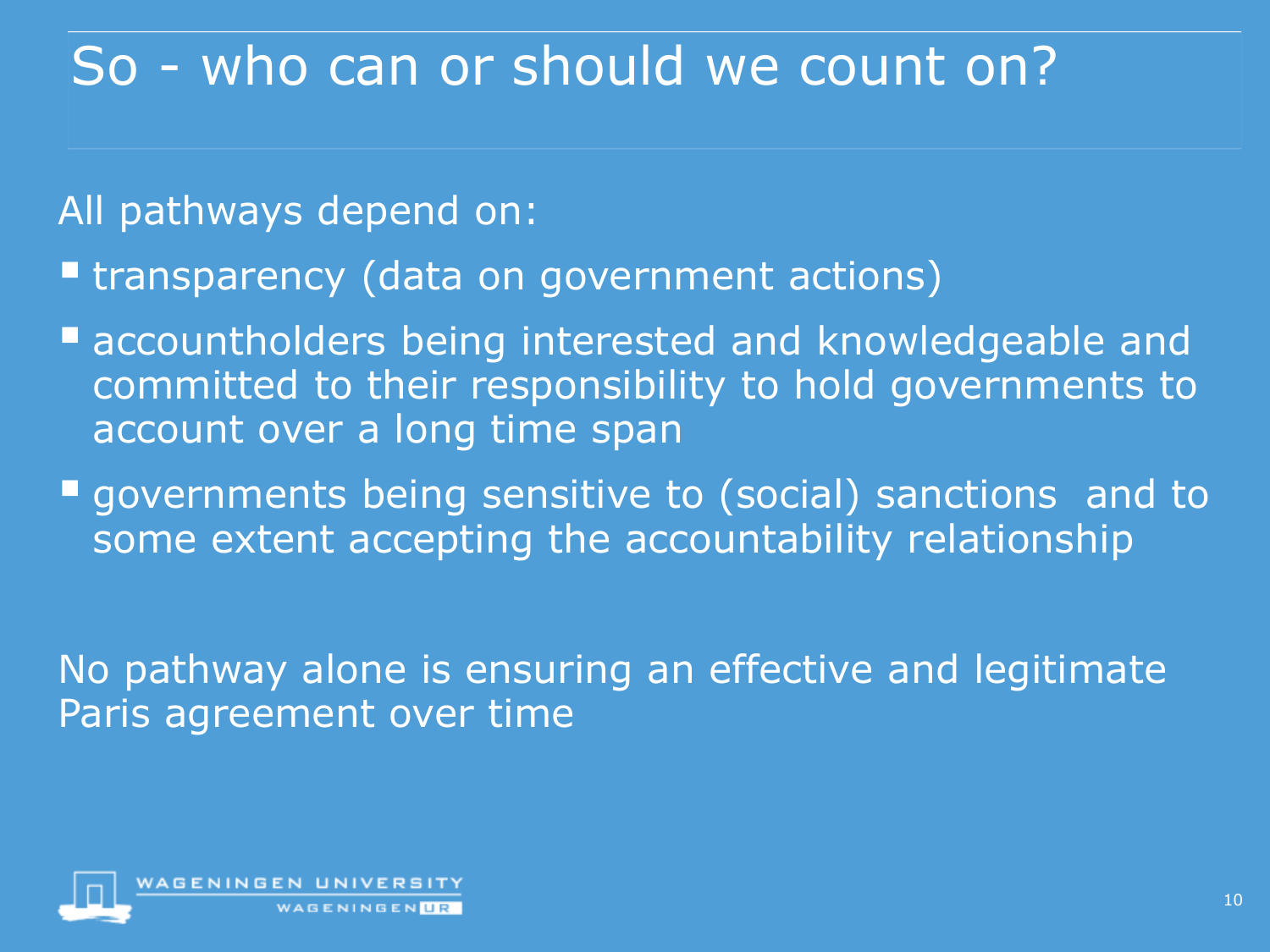## The fourth pathway: internal accountability?

WAGENINGEN UNIVERSITY WAGENINGENUR